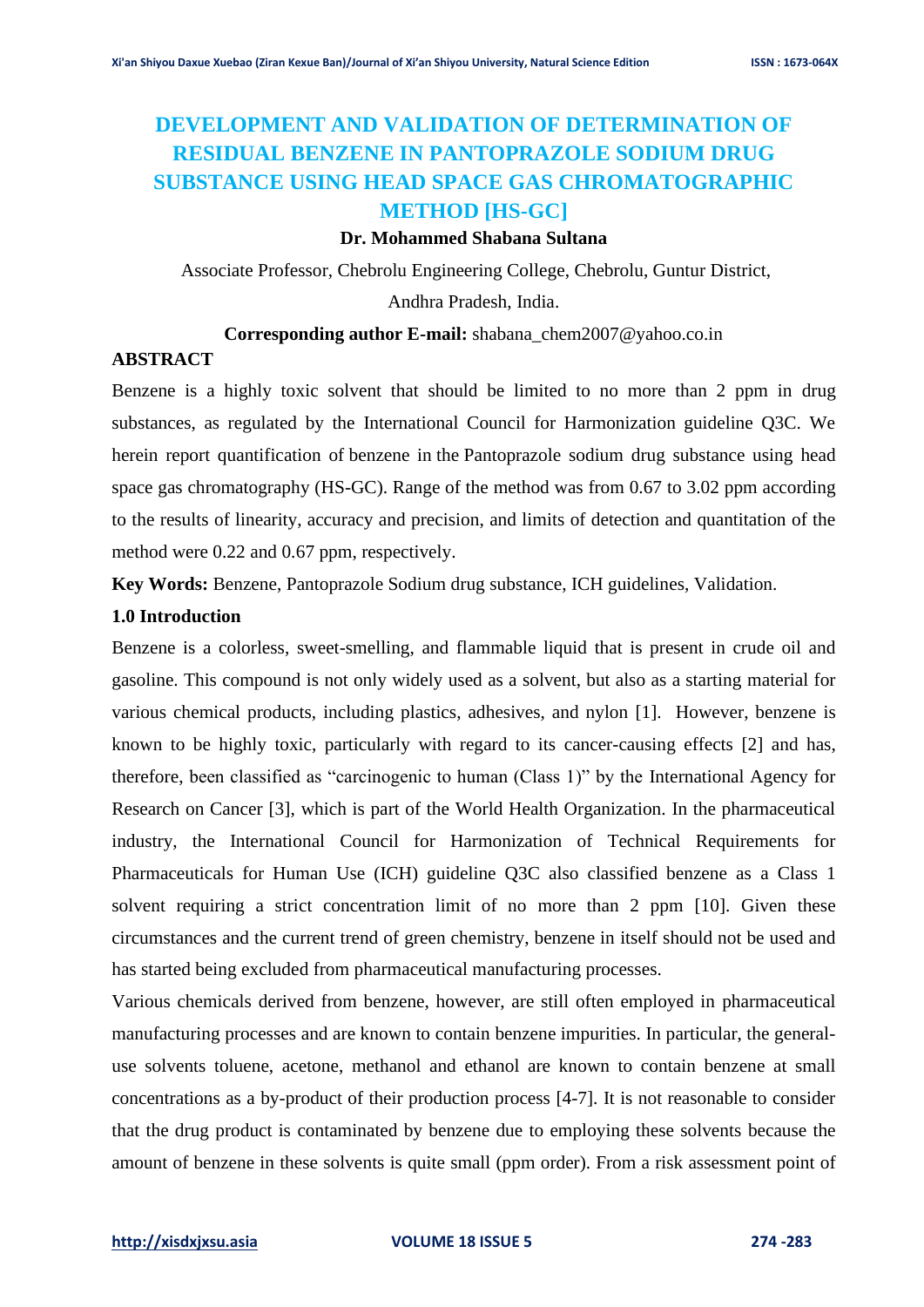view, however, the development of a well-validated analytical method for measuring residual benzene and ensuring that its amount in drug substances and products is less than the recommended maximum value, is still required [8]. The United States Pharmacopeia chapter 467 entitled "Residual Solvents" [9] and the European Pharmacopoeia chapter 2.4.24. entitled "Identification and Control of Residual Solvents" (EP 9.6 2018) both propose head space gas chromatography as a method to measure residual solvents in drug substances regulated by ICH guidelines [8], which include benzene.

However, no method was reported for the determination of residual benzene in Pantoprazole Sodium. Hence, the present work is aimed towards the development of rapid, specific and robust method for the determination of residual benzene in Pantoprazole Sodium at trace level concentration.



**Figure 1.1:** Chemical structure of Pantoprazole Sodium



**Figure 1.2:** Chemical structure of Benzene

## **2.0 Experimental**

#### **2.1 Materials and reagents**

Benzene and Dimethyl sulfoxide were obtained from Sigma-Aldrich and pure samples of Pantoprazole Sodium were obtained from synthetic division of Aurobindo pharma Limited. (R&D), Hyderabad and Telangana, India.

## **2.2 Instruments/Equipments**

Head space GC analysis was conducted using a Agilent GC-HSS 7890B series equipped with 7697A Headspace Sampler. DB-624 column  $(0.53 \text{ mm} \times 30 \text{ m}, 3.0 \text{ \mu m}; \text{J\&W}$  Scientific Inc.) was used for analysis. A Mettler Toledo AT261 Semi-Micro Balance was also used for sample preparation.

# **2.3 Preparation of solutions**

#### **Preparation of diluent**

Dimethyl sulphoxide used as a diluent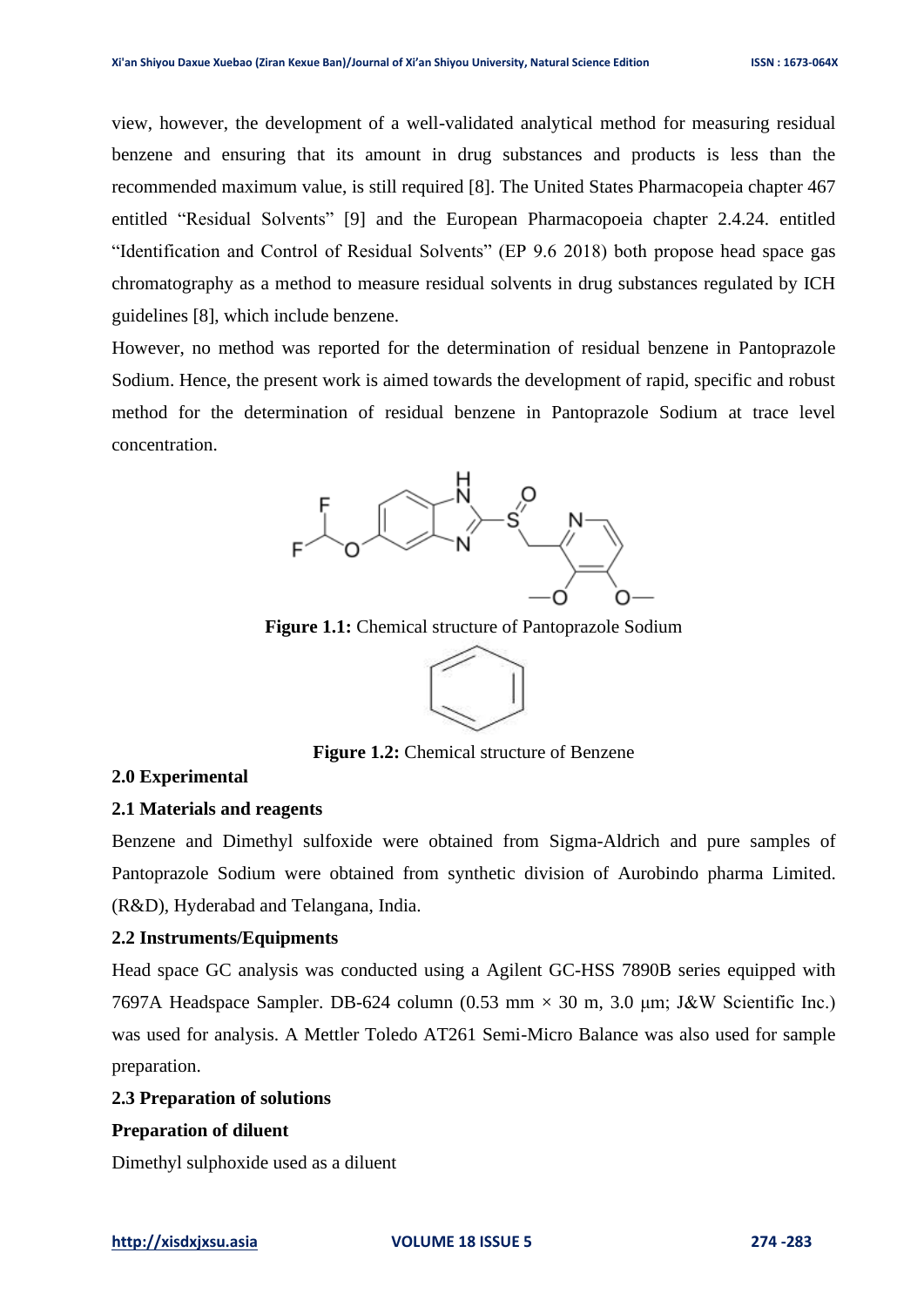#### **Preparation of standard solution**

Transferred 46µL of benzene standard into a 100 mL volumetric flask containing about 50 mL of diluent and make up to volume with diluent.

Further transferred 150µL of the above solution into a 100 mL volumetric flask containing about 50 mL of diluent and make up to volume with diluent.

## **Preparation of sample solution**

Accurately weighed 300mg of the test sample into a 20 mL head space vial added 1.0 mL of diluent and seal the vial immediately.

## **Preparation of sample spiked solution**

Accurately weighed 300mg of the test sample into a 20 mL head space vial added 1.0 mL of benzene standard solution and seal the vial immediately.

## **3.0 Method Development**

The objective of the general method is to determine benzene at low level with selectivity in Pantoprazole sodium drug substance, HS-GC method has intrinsic superior selectivity because this analytical technique only analyses compounds that are evaporated into the sample solution head space. Therefore, a HS-GC method was further explored for the determination of residual benzene in Pantoprazole sodium drug substance. The capillary GC column DB-624 column has reported as suitable for the analysis of a wide range of common ICH residual solvents including benzene in pharmaceutical products and thus was selected for methods development. The sample diluent, temperature program, split ratio, head space oven temperature, and other head space and GC parameters were investigated and optimised using benzene standard solution or benzene standard spiked to sample solutions.

One of the key objectives of the method development was to achieve adequate sensitivity for low level benzene analysis. The benzene method sensitivity was further optimized by the evaluating the effect of split ratio on the noise level and S/N value of a 2 ppm benzene standard solution. Several GC injection split ratios including 10:1, 5:1 and 1:1 were studied. The optimal noise level and adequate signal was observed using the 1:1 spilt ratio injection parameter.

#### **3.1 Chromatographic and Headspace parameters conditions**

For head space GC, vial equilibration temperature 90°C, Loop temperature 95°C, transfer-line temperature 100°C, equilibration time 10 min, pressurization time 0.2 min and injection time of sample 1.0 min. GC cycle time 30 minutes. The flame ionization detector (FID) detector was used split ratio 1:1, injection port temperature 180°C, detector temperature 250°C, temperature program was set to 50°C for hold time 5 minutes, then raised to 150°C with rate 10°C per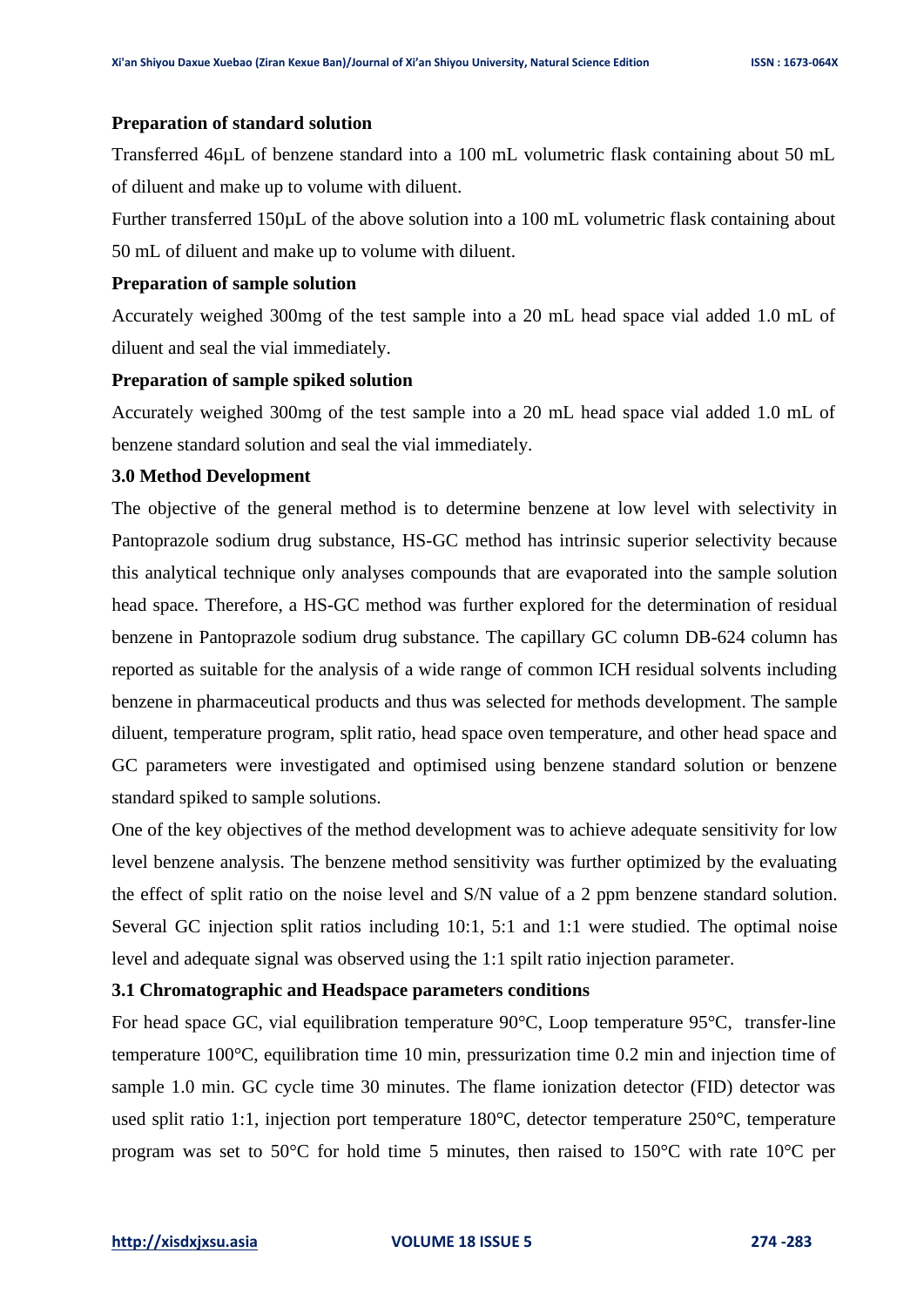minute hold time zero minutes and then maintained at 250°C for with rate 25°C per minute hold time five minutes and carrier gas was used nitrogen.

## **3.2 Method validation**

# **3.2.1 Specificity**

The method specificity was validated for potential interference from blank, standard, sample and spiked sample solution. There are no detectable peaks in the chromatograms of blank, standard, sample and spiked sample. The benzene peak in the chromatogram of 2 ppm benzene spiked sample solution is sufficiently resolved from all other peaks before and after benzene peak. The retention time of benzene in the chromatogram of 2 ppm benzene spiked sample solution matches well with that from 2 ppm benzene standard solution.

| S.No | <b>Name</b>       | <b>Retention Time (min)</b> |
|------|-------------------|-----------------------------|
|      | <b>Blank</b>      | ND                          |
|      | Sample solution   | ND                          |
| 3    | Standard solution | 8.701                       |
|      | Spiked sample     | 8.703                       |

**Table. 1.1 Specificity results**







**Figure 1.4:** Chromatogram of standard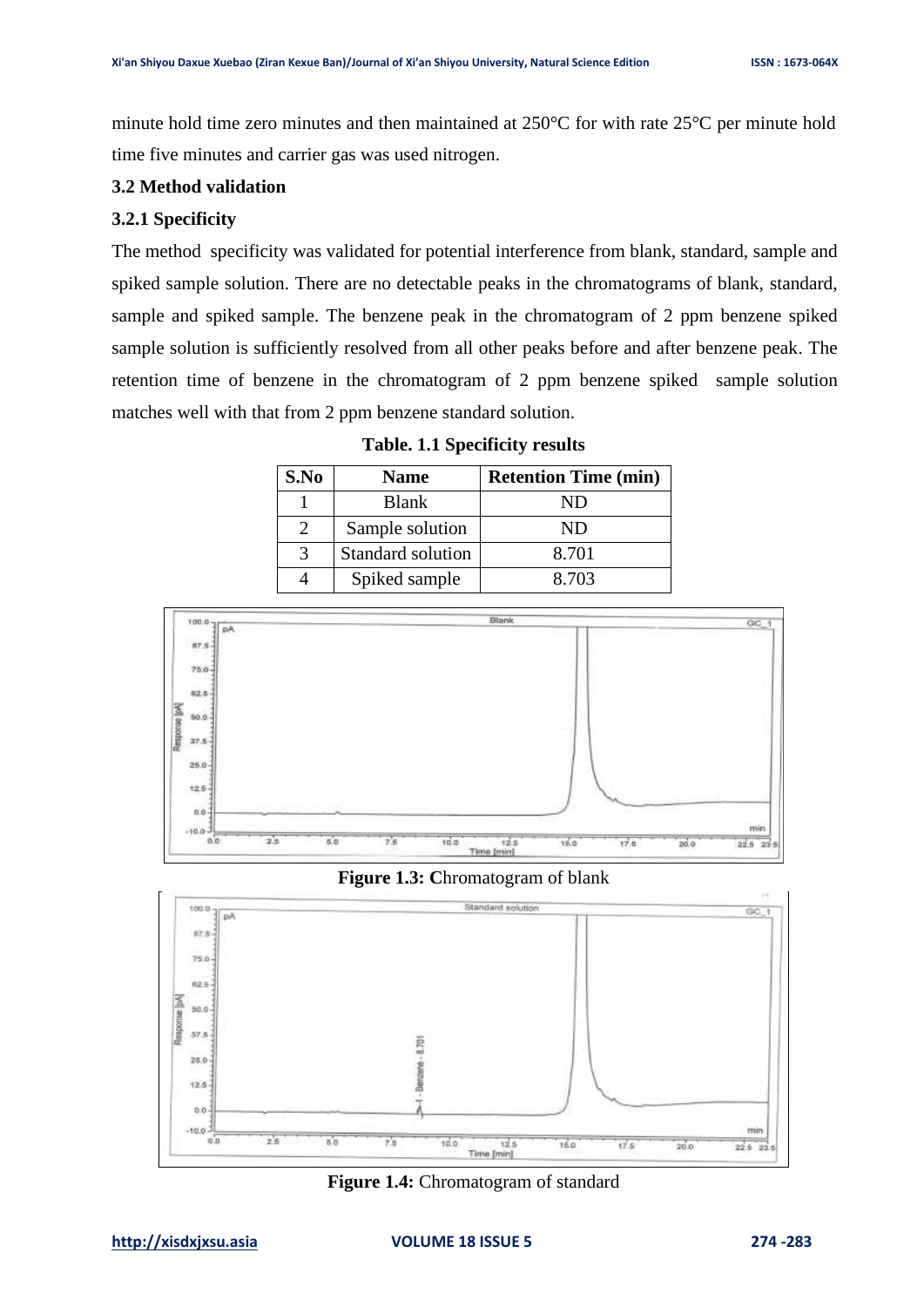



**Figure 1.6:** Chromatogram of spiked sample

#### **3.2.2 System precision**

System precision was demonstrated by preparing standard solution as per method and chromatographed the same into GC system in six replicated injections of standard solution. The peak areas of analyte were recorded for these standard injections. The system precision was evaluated by computing the % Relative standard deviation for the peak area of these standard injections. The observations are tabulated below.

| <b>Injection No.</b> | <b>Benzene</b> |
|----------------------|----------------|
|                      | 22.2509        |
| 2                    | 22.4686        |
| 3                    | 22.3934        |
| 4                    | 33.4515        |
| 5                    | 22.3858        |
| 6                    | 22.3450        |
| <b>Mean area</b>     | 22.3825        |
| SD                   | 0.08           |
| %RSD                 | 0.4            |

**Table. 1.2 System Precision data**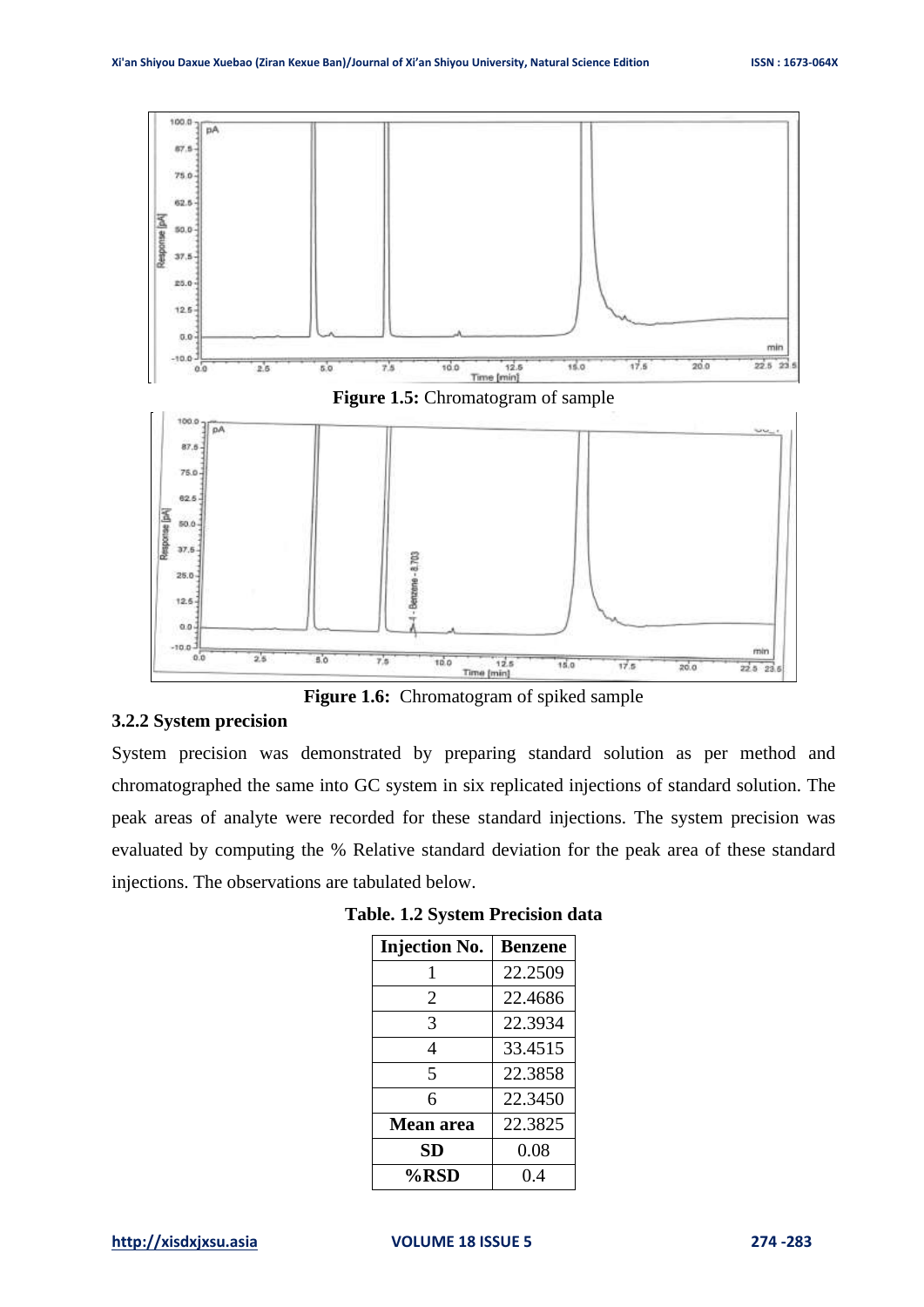# **3.2.3 Detection limit (LOD), Quantitation limit (LOQ)**

A solution containing 0.67 ppm of benzene standard was injected six times. The RSD of areas, deviations of each six replicates from the linear regression curve and average deviation for each standard were calculated. A solution containing 0.22 ppm of benzene standard was injected three times. The worst found signal to noise ratio for each peak was greater than 3 in each injection. All the peaks were detected in all the three injections.

Therefore, the quantitation limit (QL) and the detection limit (DL) was thus set at 0.67 ppm and 0.22 ppm, respectively. These S/N ratios are much greater than ICH recommended S/N value for DL  $(S/N~3)$  and QL  $(S/N~10)$ .

| S.No           | <b>Area of Benzene</b> |
|----------------|------------------------|
|                | 7.1753                 |
| $\overline{2}$ | 6.3559                 |
| 3              | 7.1843                 |
| 4              | 7.097                  |
| 5              | 6.7405                 |
| 6              | 6.8683                 |
| Avg.           | 6.9036                 |
| Std.Dev        | 0.32                   |
| %RSD           | 4.7                    |

**Table: 1.3 LOQ results of Benzene**



#### **3.2.4 Method precision**

**Figure 1.7:** Chromatogram of LOQ

Precision (repeatability) was evaluated from the recovery data. Recovery data was determined by injecting six sample solutions spiked benzene 2 ppm at specification level. The samples were prepared as per the analytical method.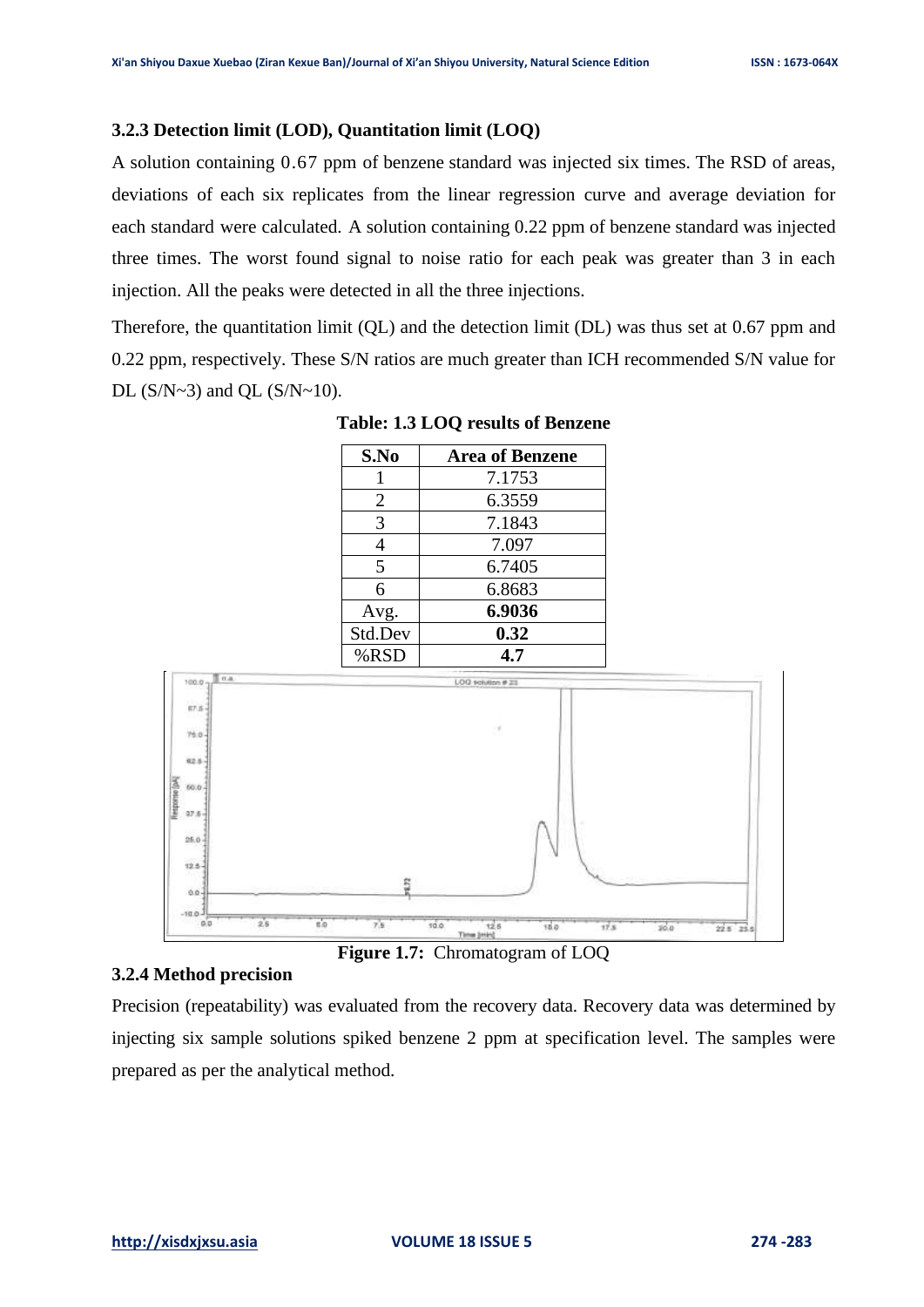| S.No.          | <b>Benzene</b> (ppm) |
|----------------|----------------------|
|                | 2.11                 |
| 2              | 2.11                 |
| 3              | 2.15                 |
| 4              | 2.10                 |
| 5              | 2.12                 |
| 6              | 2.12                 |
| <b>Average</b> | 2.12                 |
| <b>SD</b>      | 0.02                 |
| %RSD           | 0.9                  |

## **Table. 1.4 Method precision**

# **3.2.5 Linearity and Range**

The linearity of benzene was evaluated from 0.67ppm to 3.02 ppm (six levels with duplicate preparations at each level. The peak areas were plotted against the corresponding concentrations and the linear regression was performed. The range 0.67-3.02 ppm was established by meeting the acceptable criteria of linearity.

| %Level                                                 | <b>Concentration (ppm)</b> |                                   | <b>Area of Benzene</b>                    |   |     |
|--------------------------------------------------------|----------------------------|-----------------------------------|-------------------------------------------|---|-----|
| LOQ                                                    | 0.67                       |                                   | 6.8600                                    |   |     |
| 50                                                     |                            | 1.01                              |                                           |   |     |
| 75                                                     |                            | 10.4796<br>15.7719<br>1.51        |                                           |   |     |
| 100                                                    | 2.01                       |                                   | 20.8045                                   |   |     |
| 125                                                    | 2.52                       |                                   | 26.5136                                   |   |     |
| 150                                                    | 3.02                       |                                   | 32.1023                                   |   |     |
|                                                        | Correlation co-efficient   |                                   | 0.9997                                    |   |     |
|                                                        | Slope                      |                                   | 10.6915                                   |   |     |
|                                                        | Intercept                  |                                   | $-0.3824$                                 |   |     |
|                                                        | %Y-intercept               |                                   | $-1.84$                                   |   |     |
| 35<br>30<br>Area response<br>25<br>20<br>15<br>10<br>5 |                            | <b>Linearity graph of Benzene</b> | $y = 10.6915x - 0.3824$<br>$R^2 = 0.9997$ |   |     |
| $\theta$<br>$\overline{0}$                             | 0.5<br>1                   | 1.5<br>$\overline{2}$             | 2.5                                       | 3 | 3.5 |
|                                                        |                            | <b>Concentration in (ppm)</b>     |                                           |   |     |

**Table: 1.5 Linearity studies for Benzene by proposed method**

## **Figure.1.8 Calibration curve for Benzene**

# **3.2.6 Accuracy**

Accuracy was determined by analyzing the triplicate preparation of benzene standard at LOQ to 150% levels in the presence of Pantoprazole drug substance, as per the analytical method. The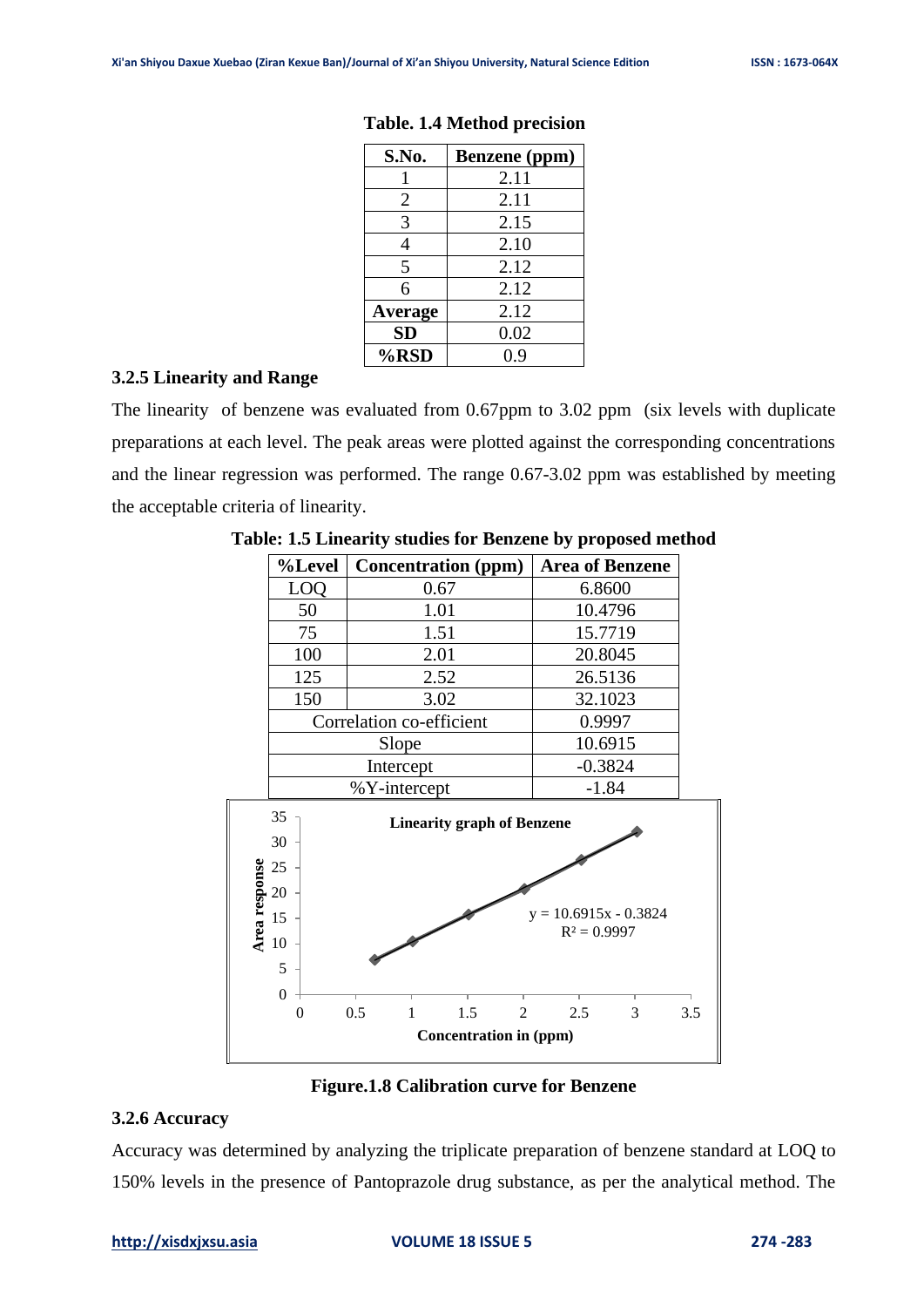accuracy as % recovery was calculated from the experimental concentrations of benzene standards by the theoretical concentrations. The recovery of ranged from 104.9% to 109.5% were obtained for the three concentrations levels.

| <b>Accuracy Levels</b> | % Recovery | <b>Mean</b><br><b>Recovery</b> |
|------------------------|------------|--------------------------------|
| Accuracy at LOQ-1      | 107.3      |                                |
| Accuracy at LOQ-2      | 109.6      | 109.5                          |
| Accuracy at LOQ-3      | 111.6      |                                |
| Accuracy at 50%-1      | 104.6      |                                |
| Accuracy at 50%-2      | 107.2      | 104.9                          |
| Accuracy at 50%-3      | 102.9      |                                |
| Accuracy at 100%-1     | 104.8      |                                |
| Accuracy at 100%-2     | 105.1      | 105.7                          |
| Accuracy at 100%-3     | 107.2      |                                |
| Accuracy at 150%-1     | 105.2      |                                |
| Accuracy at 150%-2     | 105.7      | 105.8                          |
| Accuracy at 150%-3     | 106.5      |                                |

**Table: 1.6 Recovery studies for Benzene by proposed method**

# **3.2.7 Solution stability**

The stability of standard, sample and spiked sample solutions were prepared in duplicate and stored at ambient laboratory conditions (25±2°C) respectively. Therefore, the standard solution, sample solution and spiked sample solution were stable for 24 hrs at room temperature.

|  | Table.1.7 Solution stability of standard at room temperature                                                                                                                                                                                                                                     |  |  |
|--|--------------------------------------------------------------------------------------------------------------------------------------------------------------------------------------------------------------------------------------------------------------------------------------------------|--|--|
|  | $\mathbf{F}$ and $\mathbf{F}$ and $\mathbf{F}$ and $\mathbf{F}$ and $\mathbf{F}$ and $\mathbf{F}$ and $\mathbf{F}$ and $\mathbf{F}$ and $\mathbf{F}$ and $\mathbf{F}$ and $\mathbf{F}$ and $\mathbf{F}$ and $\mathbf{F}$ and $\mathbf{F}$ and $\mathbf{F}$ and $\mathbf{F}$ and $\mathbf{F}$ and |  |  |

| <b>Time Interval</b> | similarity factor |
|----------------------|-------------------|
| Initial              |                   |
| $12$ hrs             | በ 99              |
| $24$ hrs             |                   |

**Table. 1.8 Solution stability of sample at room temperature**

| <b>Time Interval</b> | <b>Benzene</b> (ppm) | $%$ difference in (ppm) |
|----------------------|----------------------|-------------------------|
| Initial              | Not detected         | NΑ                      |
| $12$ hrs             | Not detected         | NΑ                      |
| $24$ hrs             | Not detected         | NА                      |

| Table. 1.9 Solution stability of spiked sample at room temperature |
|--------------------------------------------------------------------|
|--------------------------------------------------------------------|

|                  | Time Interval   Benzene (ppm) | $\frac{1}{2}$ % difference in (ppm) |
|------------------|-------------------------------|-------------------------------------|
| Initial          | 2.11                          | NΑ                                  |
| $12 \text{ hrs}$ | 2.08                          | 0.03                                |
| $24$ hrs         | 2. O4                         |                                     |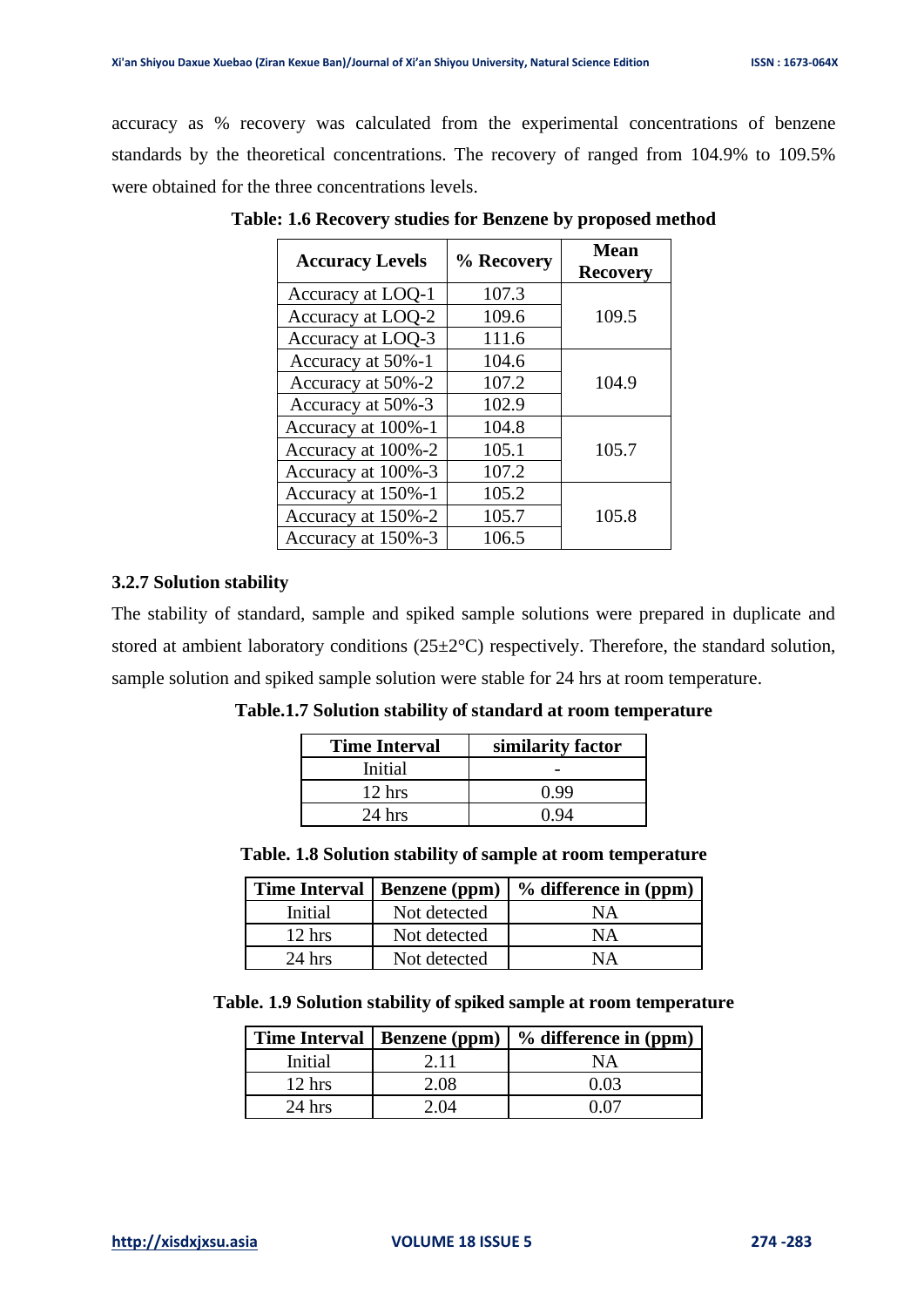#### **4.0 Results & Discussion**

A simple, economic, accurate and precise GC method was successfully developed. In this method it was carried out by using DB-624 column (0.53 mm x 30 m, 3.0 μm**.** The results obtained were accurate and reproducible. The method developed was statistically validated in terms of Selectivity, accuracy, linearity, precision, and stability of solution.

For selectivity, the chromatograms were recorded for blank, standard, sample and spiked sample solutions of benzene and pantoprazole drug substance. Selectivity studies reveal that the peak is well separated from each other. Therefore the method is selective for the determination of benzene in pantoprazole drug substance. There is no interference of blank at retention time of benzene standard peak. The elution order and the retention time of benzene in standard and spiked sample solution obtained from individual standard preparation and spiked sample solution preparations are comparable.

The limit of quantitation and limit of detection of benzene 0.67  $\mu$ g/mL and 0.22  $\mu$ g/ respectively. The linearity results for benzene in the specified concentration range are found satisfactory, with a correlation coefficient found to be 0.9997.

The accuracy studies were shown as % recovery for benzene at LOQ-150% level. The limit of % recovered shown is in the range of 80 and 120% and the results obtained were found to be within the limits. Hence the method was found to be accurate.

For precision studies (system precision and method precision) were performed. %RSD was determined from the peak areas of benzene for system precision and ppm is calculated for method precision. The acceptance limit should be not more than 10, and the results were found to be within the acceptance limits.

A study to established the solution stability of the standard, sample and spiked sample on bench top was conducted initial and 24 hours. The standard, sample and spiked sample solutions were stable for 24 hours on bench top.

## **5.0 Conclusion**

The Head space Gas chromatographic presented in this report, successfully achieved the main objective of method development, which was to obtain a method that can be used as general method to determine residual benzene in various pharmaceutical drug substances. Therefore, this new method can be used as a general method to determine residual benzene because it has a good potential to work either as-is or with minor modifications for other liquid pharmaceutical drug substances.

# **Conflict of interests**

The authors claim that there is no conflict of interest.